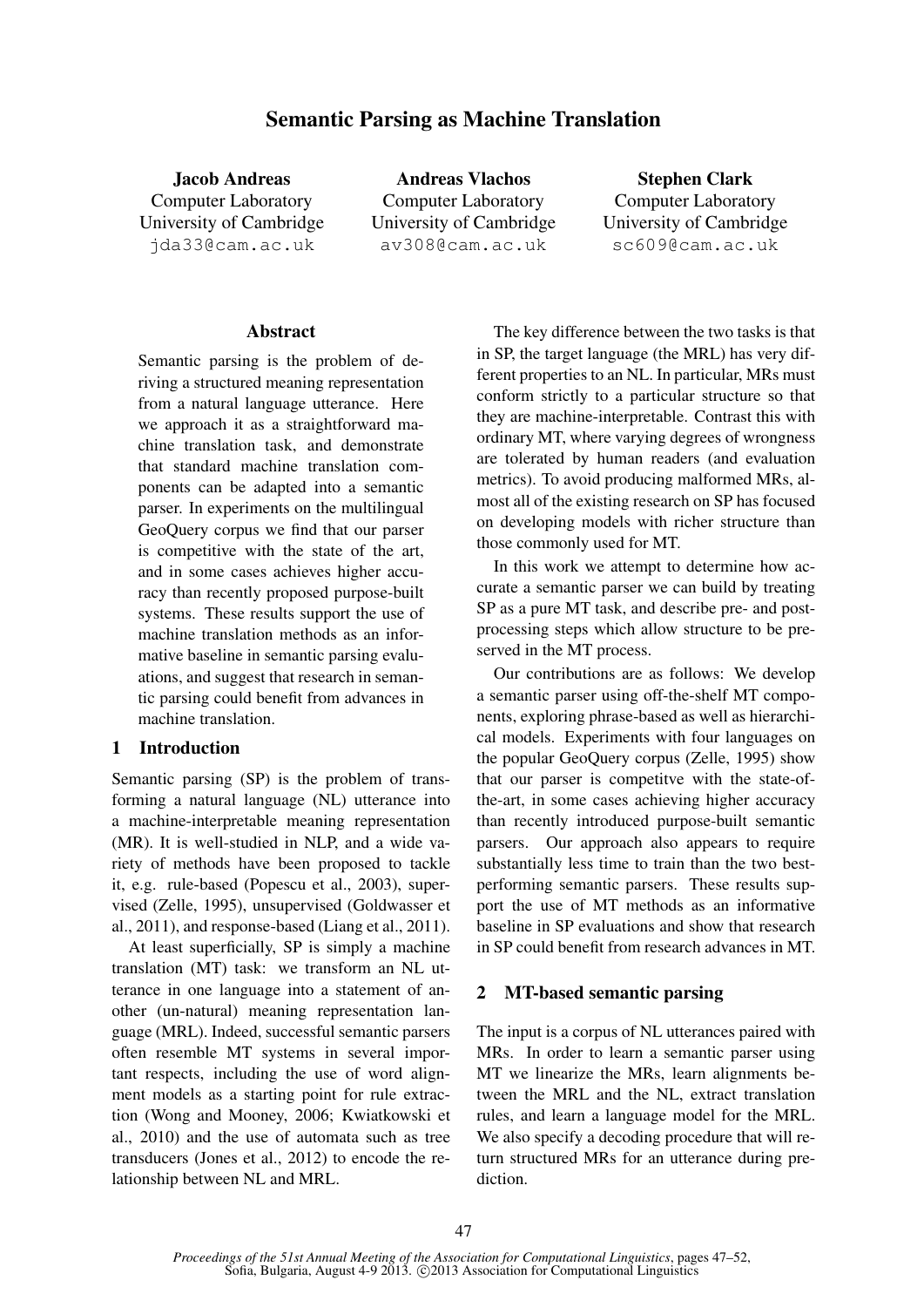

Figure 1: Illustration of preprocessing and rule extraction.

Linearization We assume that the MRL is variable-free (that is, the meaning representation for each utterance is tree-shaped), noting that formalisms with variables, like the  $\lambda$ -calculus, can be mapped onto variable-free logical forms with combinatory logics (Curry et al., 1980).

In order to learn a semantic parser using MT we begin by converting these MRs to a form more similar to NL. To do so, we simply take a preorder traversal of every functional form, and label every function with the number of arguments it takes. After translation, recovery of the function is easy: if the arity of every function in the MRL is known, then every traversal uniquely specifies its corresponding tree. Using an example from GeoQuery, given an input function of the form

*answer(population(city(cityid('seattle', 'wa'))))*

we produce a "decorated" translation input of the form

 $answer_1$  *population*<sub>1</sub> *city*<sub>1</sub> *cityid*<sub>2</sub> *seattle*<sup>0</sup> *wa*<sup>0</sup>

where each subscript indicates the symbol's arity (constants, including strings, are treated as zeroargument functions). Explicit argument number labeling serves two functions. Most importantly, it eliminates any possible ambiguity from the tree reconstruction which takes place during decoding: given any sequence of decorated MRL tokens, we can always reconstruct the corresponding tree structure (if one exists). Arity labeling additionally allows functions with variable numbers of arguments (e.g. *cityid*, which in some training examples is unary) to align with different natural language strings depending on context.

Alignment Following the linearization of the MRs, we find alignments between the MR tokens and the NL tokens using the IBM Model 4 (Brown et al., 1993). Once the alignment algorithm is run in both directions (NL to MRL, MRL to NL), we symmetrize the resulting alignments to obtain a consensus many-to-many alignment (Och and Ney, 2000; Koehn et al., 2005).

Rule extraction From the many-to-many alignment we need to extract a translation rule table, consisting of corresponding phrases in NL and MRL. We consider a phrase-based translation model (Koehn et al., 2003) and a hierarchical translation model (Chiang, 2005). Rules for the phrase-based model consist of pairs of aligned source and target sequences, while hierarchical rules are SCFG productions containing at most two instances of a single nonterminal symbol.

Note that both extraction algorithms can learn rules which a traditional tree-transducer-based approach cannot—for example the right hand side

#### $[X]$  *river*<sub>1</sub> *all*<sub>0</sub> *traverse*<sub>1</sub>  $[X]$

corresponding to the pair of disconnected tree fragments:

$$
\begin{array}{ccc}\n[X] & \text{traverse} \\
\downarrow & \downarrow \\
\text{river} & [X] \\
\downarrow & \text{all}\n\end{array}
$$

(where each  $X$  indicates a gap in the rule).

Language modeling In addition to translation rules learned from a parallel corpus, MT systems also rely on an n-gram language model for the target language, estimated from a (typically larger) monolingual corpus. In the case of SP, such a monolingual corpus is rarely available, and we instead use the MRs available in the training data to learn a language model of the MRL. This information helps guide the decoder towards well-formed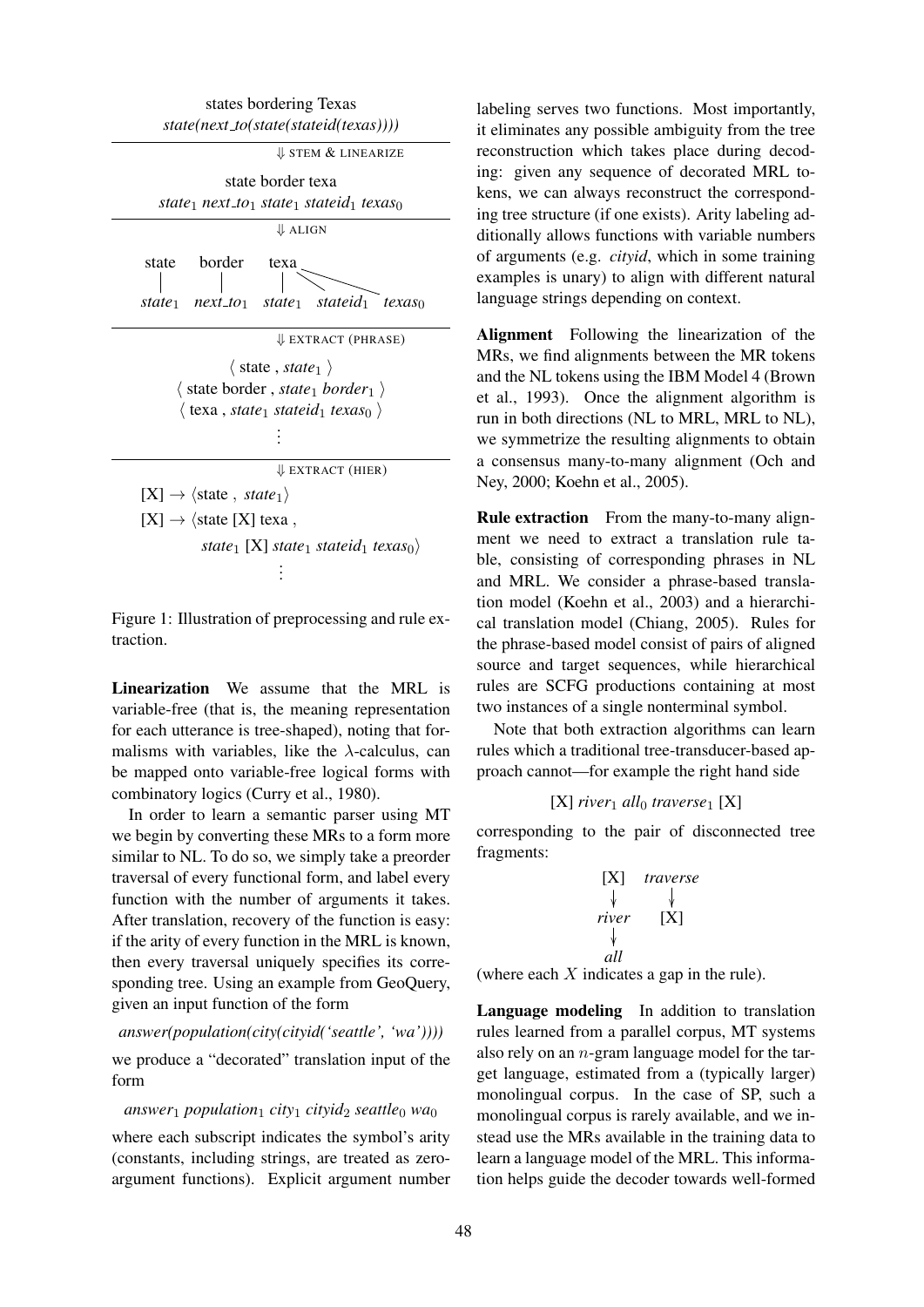structures; it encodes, for example, the preferences of predicates of the MRL for certain arguments.

**Prediction** Given a new NL utterance, we need to find the  $n$  best translations (i.e. sequences of decorated MRL tokens) that maximize the weighted sum of the translation score (the probabilities of the translations according to the rule translation table) and the language model score, a process usually referred to as decoding. Standard decoding procedures for MT produce an n-best list of all possible translations, but here we need to restrict ourselves to translations corresponding to well-formed MRs. In principle this could be done by re-writing the beam search algorithm used in decoding to immediately discard malformed MRs; for the experiments in this paper we simply filter the regular  $n$ -best list until we find a well-formed MR. This filtering can be done with time linear in the length of the example by exploiting the argument label numbers introduced during linearization. Finally, we insert the brackets according to the tree structure specified by the argument number labels.

### 3 Experimental setup

Dataset We conduct experiments on the Geo-Query data set. The corpus consists of a set of 880 natural-language questions about U.S. geography in four languages (English, German, Greek and Thai), and their representations in a variablefree MRL that can be executed against a Prolog database interface. Initial experimentation was done using 10 fold cross-validation on the 600 sentence development set and the final evaluation on a held-out test set of 280 sentences. All semantic parsers for GeoQuery we compare against also makes use of NP lists (Jones et al., 2012), which contain MRs for every noun phrase that appears in the NL utterances of each language. In our experiments, the NP list was included by appending all entries as extra training sentences to the end of the training corpus of each language with 50 times the weight of regular training examples, to ensure that they are learned as translation rules.

Evaluation for each utterance is performed by executing both the predicted and the gold standard MRs against the database and obtaining their respective answers. An MR is correct if it obtains the same answer as the gold standard MR, allowing for a fair comparison between systems using different learning paradigms. Following Jones et

al. (2012) we report accuracy, i.e. the percentage of NL questions with correct answers, and  $F_1$ , i.e. the harmonic mean of precision (percentage of correct answers obtained).

Implementation In all experiments, we use the IBM Model 4 implementation from the GIZA++ toolkit (Och and Ney, 2000) for alignment, and the phrase-based and hierarchical models implemented in the Moses toolkit (Koehn et al., 2007) for rule extraction. The best symmetrization algorithm, translation and language model weights for each language are selected using cross-validation on the development set. In the case of English and German, we also found that stemming (Bird et al., 2009; Porter, 1980) was hepful in reducing data sparsity.

#### 4 Results

We first compare the results for the two translation rule extraction models, phrase-based and hierarchical ("MT-phrase" and "MT-hier" respectively in Table 1). We find that the hierarchical model performs better in all languages apart from Greek, indicating that the long-range reorderings learned by a hierarchical translation system are useful for this task. These benefits are most pronounced in the case of Thai, likely due to the the language's comparatively different word order.

We also present results for both models without using the NP lists for training in Table 2. As expected, the performances are almost uniformly lower, but the parser still produces correct output for the majority of examples.

As discussed above, one important modification of the MT paradigm which allows us to produce structured output is the addition of structurechecking to the beam search. It is not evident, *a priori*, that this search procedure is guaranteed to find any well-formed outputs in reasonable time; to test the effect of this extra requirement on

|                 | en   | de             | el   | th   |
|-----------------|------|----------------|------|------|
| MT-phrase       | 75.3 | 68.8 70.4      |      | 53.0 |
| MT-phrase (-NP) |      | 63.4 65.8 64.0 |      | 39.8 |
| MT-hier         | 80.5 | 68.9           | 69.1 | 70.4 |
| MT-hier (-NP)   | 62.5 | 69.9           | 62.9 | 62.1 |

Table 2: GeoQuery accuracies with and without NPs. Rows with (-NP) did not use the NP list.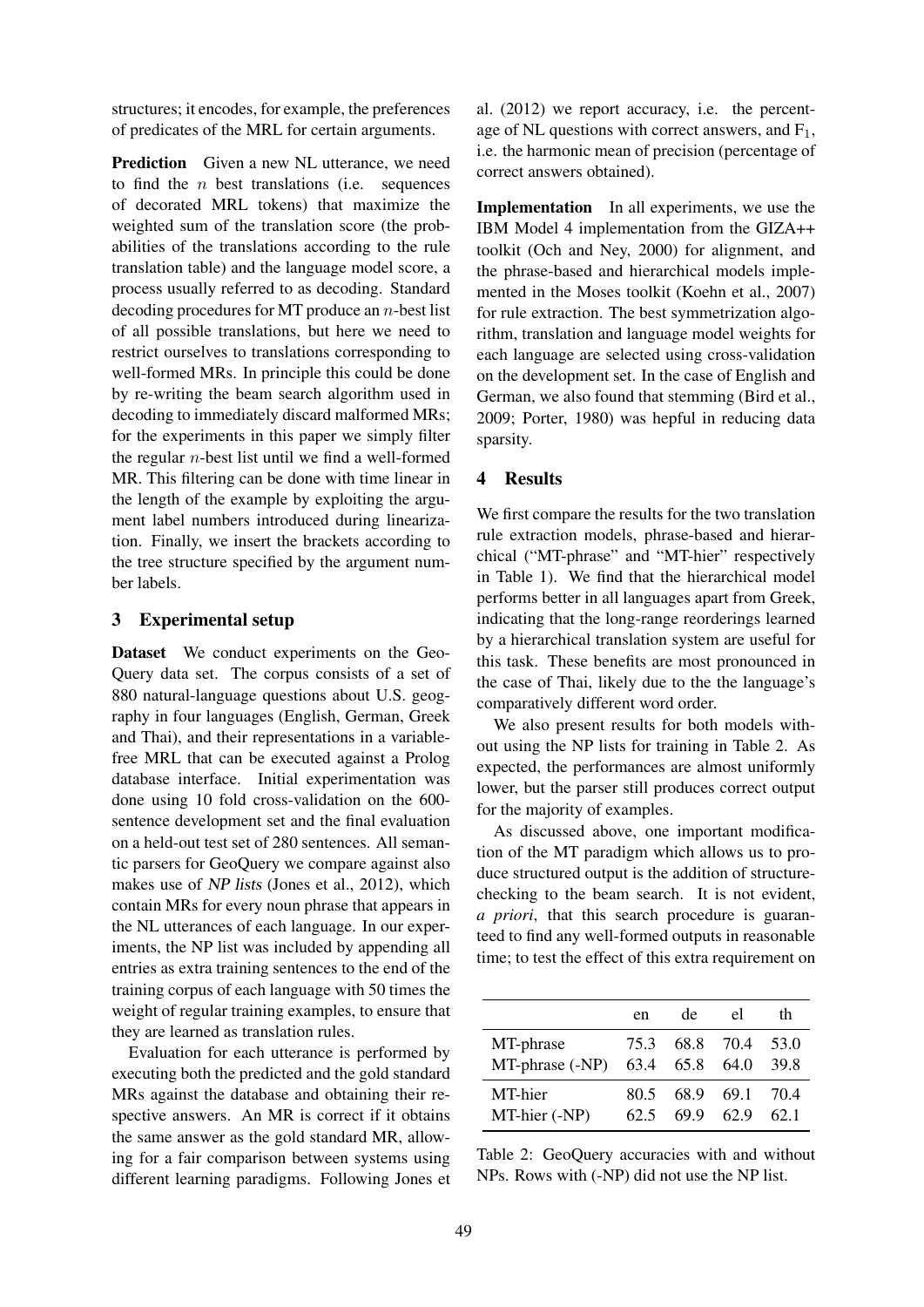|             | English [en] |       | German [de] |       | Greek [el] |                | Thai [th] |                |
|-------------|--------------|-------|-------------|-------|------------|----------------|-----------|----------------|
|             | Acc.         | $F_1$ | Acc.        | $F_1$ | Acc.       | F <sub>1</sub> | Acc.      | F <sub>1</sub> |
| <b>WASP</b> | 71.1         | 77.7  | 65.7        | 74.9  | 70.7       | 78.6           | 71.4      | 75.0           |
| <b>UBL</b>  | 82.1         | 82.1  | 75.0        | 75.0  | 73.6       | 73.7           | 66.4      | 66.4           |
| tsVB        | 79.3         | 79.3  | 74.6        | 74.6  | 75.4       | 75.4           | 78.2      | 78.2           |
| hybrid-tree | 76.8         | 81.0  | 62.1        | 68.5  | 69.3       | 74.6           | 73.6      | 76.7           |
| MT-phrase   | 75.3         | 75.8  | 68.8        | 70.8  | 70.4       | 73.0           | 53.0      | 54.4           |
| MT-hier     | 80.5         | 81.8  | 68.9        | 71.8  | 69.1       | 72.3           | 70.4      | 70.7           |

Table 1: Accuracy and  $F_1$  scores for the multilingual GeoQuery test set. Results for other systems as reported by Jones et al. (2012).

the speed of SP, we investigate how many MRs the decoder needs to generate before producing one which is well-formed. In practice, increasing search depth in the n-best list from 1 to 50 results in a gain of no more than a percentage point or two, and we conclude that our filtering method is appropriate for the task.

We also compare the MT-based semantic parsers to several recently published ones: WASP (Wong and Mooney, 2006), which like the hierarchical model described here learns a SCFG to translate between NL and MRL; tsVB (Jones et al., 2012), which uses variational Bayesian inference to learn weights for a tree transducer; UBL (Kwiatkowski et al., 2010), which learns a CCG lexicon with semantic annotations; and hybridtree (Lu et al., 2008), which learns a synchronous generative model over variable-free MRs and NL strings.

In the results shown in Table 1 we observe that on English GeoQuery data, the hierarchical translation model achieves scores competitive with the state of the art, and in every language one of the MT systems achieves accuracy at least as good as a purpose-built semantic parser.

We conclude with an informal test of training speeds. While differences in implementation and factors like programming language choice make a direct comparison of times necessarily imprecise, we note that the MT system takes less than three minutes to train on the GeoQuery corpus, while the publicly-available implementations of tsVB and UBL require roughly twenty minutes and five hours respectively on a 2.1 GHz CPU. So in addition to competitive performance, the MTbased parser also appears to be considerably more efficient at training time than other parsers in the literature.

#### 5 Related Work

WASP, an early automatically-learned SP system, was strongly influenced by MT techniques. Like the present work, it uses GIZA++ alignments as a starting point for the rule extraction procedure, and algorithms reminiscent of those used in syntactic MT to extract rules.

tsVB also uses a piece of standard MT machinery, specifically tree transducers, which have been profitably employed for syntax-based machine translation (Maletti, 2010). In that work, however, the usual MT parameter-estimation technique of simply counting the number of rule occurrences does not improve scores, and the authors instead resort to a variational inference procedure to acquire rule weights. The present work is also the first we are aware of which uses phrasebased rather than tree-based machine translation techniques to learn a semantic parser. hybrid-tree (Lu et al., 2008) similarly describes a generative model over derivations of MRL trees.

The remaining system discussed in this paper, UBL (Kwiatkowski et al., 2010), leverages the fact that the MRL does not simply encode trees, but rather  $\lambda$ -calculus expressions. It employs resolution procedures specific to the  $\lambda$ -calculus such as splitting and unification in order to generate rule templates. Like other systems described, it uses GIZA alignments for initialization. Other work which generalizes from variable-free meaning representations to  $\lambda$ -calculus expressions includes the natural language generation procedure described by Lu and Ng (2011).

UBL, like an MT system (and unlike most of the other systems discussed in this section), extracts rules at multiple levels of granularity by means of this splitting and unification procedure. hybridtree similarly benefits from the introduction of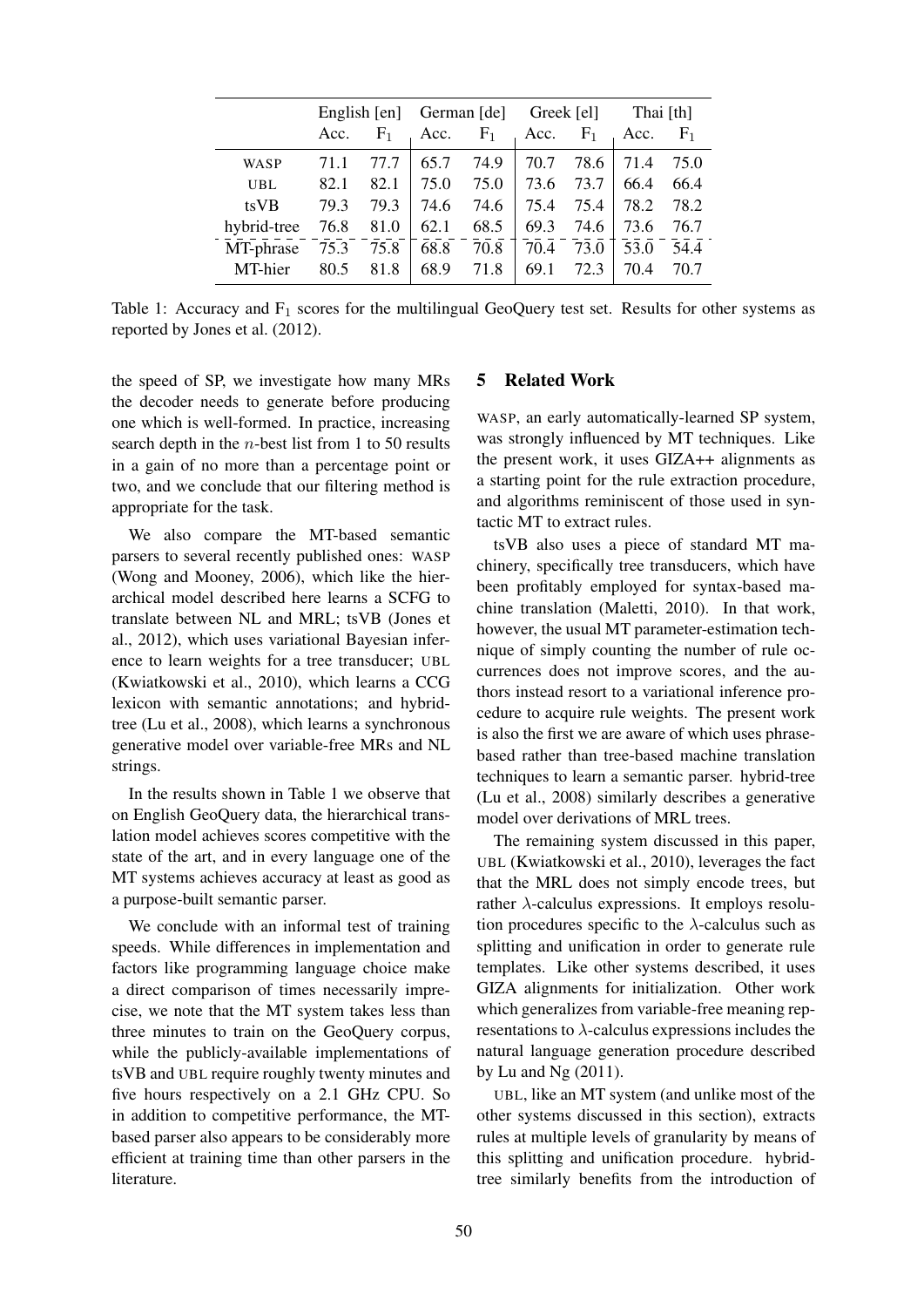multi-level rules composed from smaller rules, a process similar to the one used for creating phrase tables in a phrase-based MT system.

## 6 Discussion

Our results validate the hypothesis that it is possible to adapt an ordinary MT system into a working semantic parser. In spite of the comparative simplicity of the approach, it achieves scores comparable to (and sometimes better than) many state-of-the-art systems. For this reason, we argue for the use of a machine translation baseline as a point of comparison for new methods. The results also demonstrate the usefulness of two techniques which are crucial for successful MT, but which are not widely used in semantic parsing. The first is the incorporation of a language model (or comparable long-distance structure-scoring model) to assign scores to predicted parses independent of the transformation model. The second is the use of large, composed rules (rather than rules which trigger on only one lexical item, or on tree portions of limited depth (Lu et al., 2008)) in order to "memorize" frequently-occurring largescale structures.

# 7 Conclusions

We have presented a semantic parser which uses techniques from machine translation to learn mappings from natural language to variable-free meaning representations. The parser performs comparably to several recent purpose-built semantic parsers on the GeoQuery dataset, while training considerably faster than state-of-the-art systems. Our experiments demonstrate the usefulness of several techniques which might be broadly applied to other semantic parsers, and provides an informative basis for future work.

## Acknowledgments

Jacob Andreas is supported by a Churchill Scholarship. Andreas Vlachos is funded by the European Community's Seventh Framework Programme (FP7/2007-2013) under grant agreement no. 270019 (SPACEBOOK project www. spacebook-project.eu).

## References

Steven Bird, Edward Loper, and Edward Klein. 2009. *Natural Language Processing with Python*. O'Reilly Media, Inc.

- Peter F. Brown, Vincent J. Della Pietra, Stephen A. Della Pietra, and Robert L. Mercer. 1993. The mathematics of statistical machine translation: parameter estimation. *Computational Linguistics*, 19(2):263–311.
- David Chiang. 2005. A hierarchical phrase-based model for statistical machine translation. In *Proceedings of the 43rd Annual Meeting on Association for Computational Linguistics*, pages 263–270, Ann Arbor, Michigan.
- H.B. Curry, J.R. Hindley, and J.P. Seldin. 1980. *To H.B. Curry: Essays on Combinatory Logic, Lambda Calculus, and Formalism*. Academic Press.
- Dan Goldwasser, Roi Reichart, James Clarke, and Dan Roth. 2011. Confidence driven unsupervised semantic parsing. In *Proceedings of the 49th Annual Meeting of the Association for Computational Linguistics: Human Language Technologies*, pages 1486–1495, Portland, Oregon.
- Bevan K. Jones, Mark Johnson, and Sharon Goldwater. 2012. Semantic parsing with bayesian tree transducers. In *Proceedings of the 50th Annual Meeting of the Association of Computational Linguistics*, pages 488–496, Jeju, Korea.
- Philipp Koehn, Franz Josef Och, and Daniel Marcu. 2003. Statistical phrase-based translation. In *Proceedings of the 2003 Human Language Technology Conference of the North American Chapter of the Association for Computational Linguistics*, pages 48–54, Edmonton, Canada.
- Philipp Koehn, Amittai Axelrod, Alexandra Birch-Mayne, Chris Callison-Burch, Miles Osborne, and David Talbot. 2005. Edinburgh System Description for the 2005 IWSLT Speech Translation Evaluation. In *Proceedings of the International Workshop on Spoken Language Translation*.
- Philipp Koehn, Hieu Hoang, Alexandra Birch, Chris Callison-Burch, Marcello Federico, Nicola Bertoldi, Brooke Cowan, Wade Shen, Christine Moran, Richard Zens, Chris Dyer, Ondřej Bojar, Alexandra Constantin, and Evan Herbst. 2007. Moses: open source toolkit for statistical machine translation. In *Proceedings of the 45th Annual Meeting of the Association for Computational Linguistics Companion Volume Proceedings of the Demo and Poster Sessions*, pages 177–180, Prague, Czech Republic.
- Tom Kwiatkowski, Luke Zettlemoyer, Sharon Goldwater, and Mark Steedman. 2010. Inducing probabilistic ccg grammars from logical form with higherorder unification. In *Proceedings of the 2010 Conference on Empirical Methods in Natural Language Processing*, pages 1223–1233, Cambridge, Massachusetts.
- Percy Liang, Michael Jordan, and Dan Klein. 2011. Learning dependency-based compositional semantics. In *Proceedings of the 49th Annual Meeting of*